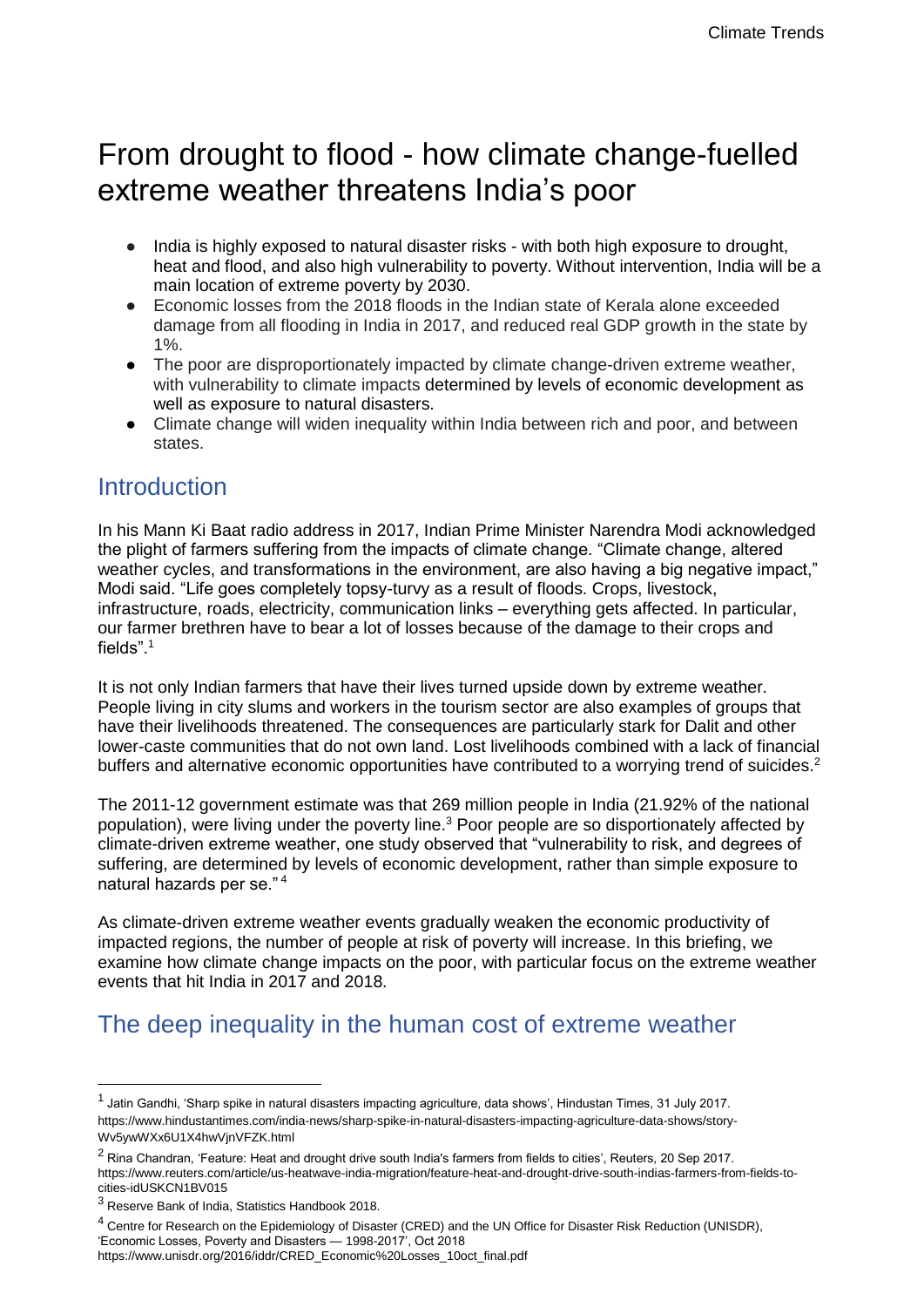There is a pattern of deep inequality in how people are affected by natural disasters. Although absolute economic losses from extreme weather disasters are higher in high income countries, the human cost falls overwhelmingly on low and lower-middle income countries. People exposed to natural hazards in low income countries are seven times more likely to die and six times more likely to be injured or displaced, compared to equivalent populations in high income countries.<sup>5</sup>

Climate change has already caused global temperatures to rise about 1°C above pre-industrial levels.<sup>6</sup> Unless emissions are rapidly reduced, temperatures are expected to rise 1.5°C by 2040,  $2^{\circ}$ C by 2065 and 4 $^{\circ}$ C by 2100.<sup>7</sup> The damage caused by climate change will increase as temperatures rise, and the Intergovernmental Panel on Climate Change (IPCC) warns that it will "disproportionately affect disadvantaged and vulnerable populations through food insecurity, higher food prices, income losses, lost livelihood opportunities, adverse health impacts, and population displacements". Climate change threatens to create a vicious cycle for the world's poor, as further warming pushes more people into poverty, increasing their vulnerability to climate impacts.

Nowhere is this clearer than in relation to climate-driven extreme weather events, such as floods, droughts, heatwaves and cyclones, which present a huge humanitarian challenge. An indepth analysis of natural disasters published by the UN Office for Disaster Risk Reduction (UNISDR) found that climate related and geographical disasters have killed 1.3 million people worldwide and injured 4.4 billion in the last 20 years.<sup>8</sup> Extreme weather threatens critical services like electricity, housing, food production and water supply, healthcare and emergency services.<sup>9</sup> Recovery from large-scale disasters like floods and droughts can take months or even years, and can wipe out years of development progress and economic growth. All of these extreme events are expected to become worse as temperatures rise.<sup>10</sup>

The past few years have seen dramatic examples of climate disasters hitting the Indian subcontinent, underlining clear long-term trends. Each year in India around 5,600 people, or five individuals per million, die as a result of extreme weather events – about one quarter of all accidental deaths due to natural causes, a recent study based on government data suggests.<sup>11</sup> But this number is likely to be an underestimate because deaths from droughts are not included,<sup>12</sup> with about 330 million people affected by the Indian drought of 2015-16, for example.<sup>13</sup>

-

https://www.ipcc.ch/pdf/assessment-report/ar5/wg3/ipcc\_wg3\_ar5\_summary-for-policymakers.pdf

<sup>5</sup> Centre for Research on the Epidemiology of Disaster (CRED) and the UN Office for Disaster Risk Reduction (UNISDR), 'Economic Losses, Poverty and Disasters — 1998-2017', Oct 2018

https://www.unisdr.org/2016/iddr/CRED\_Economic%20Losses\_10oct\_final.pdf

<sup>6</sup> Global Temperature Report for 2017, Berkeley Earth, 2018. http://berkeleyearth.org/global-temperatures-2017/

<sup>&</sup>lt;sup>7</sup> IPCC, 2014: Summary for Policymakers. In: Climate Change 2014: Mitigation of Climate Change. Contribution of Working Group III to the Fifth Assessment Report of the Intergovernmental Panel on Climate Change.

<sup>&</sup>lt;sup>8</sup> Centre for Research on the Epidemiology of Disaster (CRED) and the UN Office for Disaster Risk Reduction (UNISDR), 'Economic Losses, Poverty and Disasters — 1998-2017', Oct 2018

https://www.unisdr.org/2016/iddr/CRED\_Economic%20Losses\_10oct\_final.pdf

<sup>9</sup> IPCC, 2014: Summary for Policymakers. In: Climate Change 2014: Mitigation of Climate Change. Contribution of Working Group III to the Fifth Assessment Report of the Intergovernmental Panel on Climate Change. https://www.ipcc.ch/pdf/assessment-report/ar5/wg3/ipcc\_wg3\_ar5\_summary-for-policymakers.pdf

<sup>&</sup>lt;sup>10</sup> Olsson, L., M. Opondo, P. Tschakert, A. Agrawal, S.H. Eriksen, S. Ma, L.N. Perch, and S.A. Zakieldeen, Livelihoods and poverty. In: Climate Change 2014: Impacts, Adaptation, and Vulnerability. Part A: Global and Sectoral Aspects. Contribution of Working Group II to the Fifth Assessment Report of the Intergovernmental Panel on Climate Change. 2014. https://www.ipcc.ch/pdf/assessment-report/ar5/wg2/WGIIAR5-Chap13\_FINAL.pdf

<sup>&</sup>lt;sup>11</sup> Mahapatra, B, Walia, M, Saggurti, N, Extreme weather events induced deaths in India 2001–2014: Trends and differentials by region, sex and age group, Weather and Climate Extremes 21, 2018.

https://www.sciencedirect.com/science/article/pii/S2212094718301166

 $12$  Data on the number of accidental deaths by natural causes released by the Government of India as part of the National Data Sharing and Accessibility Policy (NDSAP), includes all accidental deaths for the following 15 climatic and non-climatic causes: avalanche, exposure to cold, cyclone, tornado, tsunami, starvation due to natural calamity, earthquake, epidemic, flood, heat/sun stroke, landslide, lightning, torrential rain, forest fire, and other natural causes.

<sup>&</sup>lt;sup>13</sup> Rina Chandran, 'Feature: Heat and drought drive south India's farmers from fields to cities', Reuters, 20 Sep 2017. https://www.reuters.com/article/us-heatwave-india-migration/feature-heat-and-drought-drive-south-indias-farmers-from-fields-tocities-idUSKCN1BV015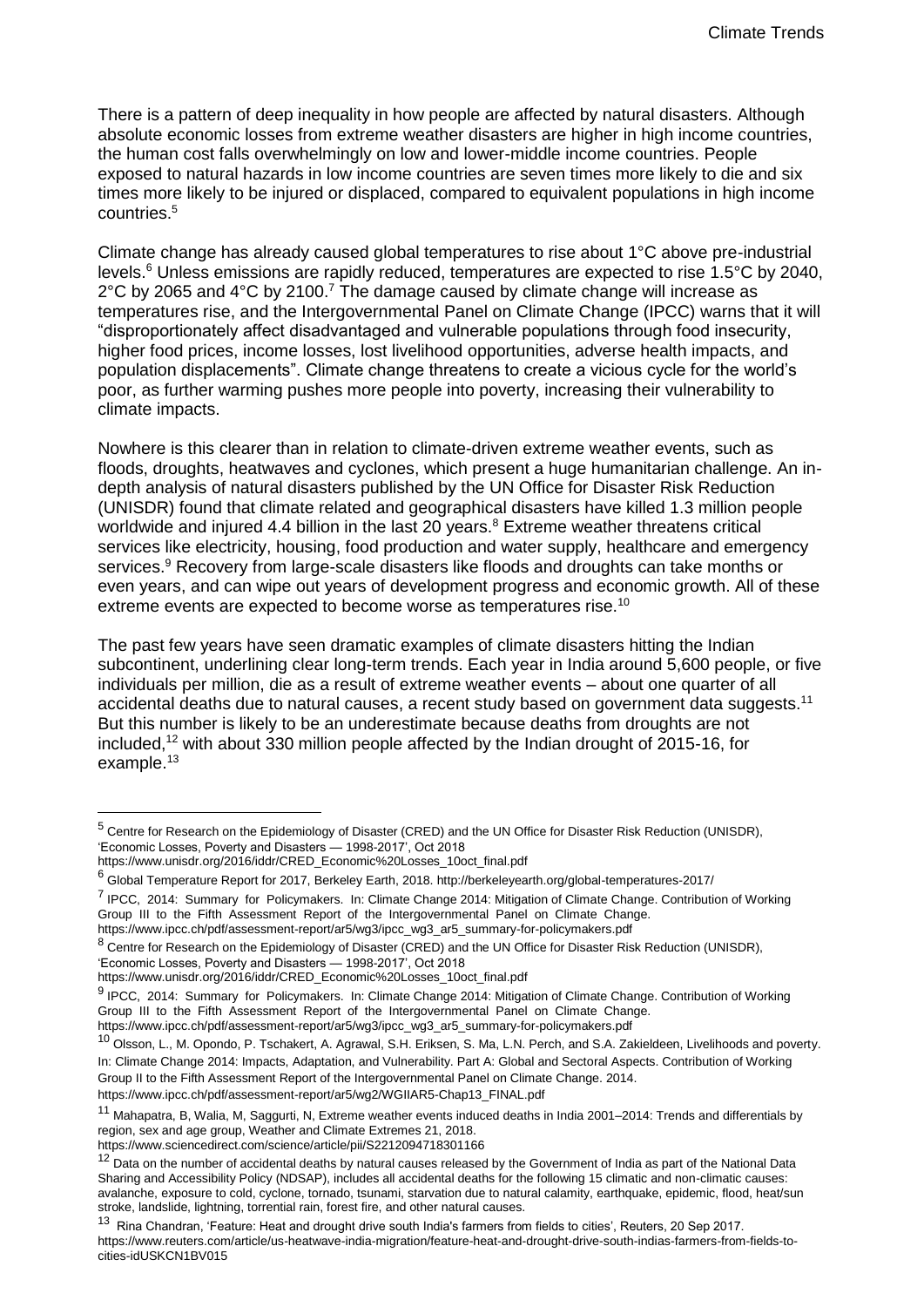In this context, the inequality of vulnerability between rich and poor is one of the most important aspects of how climate change will affect countries like India, which face an overlap of climate risks with large vulnerable populations.

## India's climate today: Floods and drought, with the poor struggling to recover

India already faces a range of climate-related hazards that threaten the livelihoods of people living in the country, and which threaten to worsen other challenges, particularly for those living in poverty.

### Floods and extreme rainfall

Globally floods are the most frequent natural disaster, affecting the highest number of people across the biggest geographical area. More than two billion people were impacted over the last 20 years, according to the UNISDR.<sup>14</sup> India is highly vulnerable to flooding, with more than 40 million hectares or 12% of India's total geographical area prone to floods, according to the National Disaster Management Authority (NDMA) - the central body for disaster management in India.<sup>15</sup>

In August 2017, heavy monsoon rains caused widespread flooding across India, Bangladesh and Nepal, leading to at least 1,200 deaths.<sup>16</sup> Four states in northern India<sup>17</sup> were extensively affected by the flooding, which damaged some  $805,183$  homes<sup>18</sup> and affected 18 million people.<sup>19</sup> A year later in July and August of 2018 Kerala was swept by heavy monsoon rains, leading to the worst floods in the southern state since 1924. 2,378 mm (2.4m) of rain was recorded over 88 days, four times more than normal.<sup>20</sup> Large parts of Kerala were devastated. According to national authorities, as of 6 November 2018 the death toll stands at 504, with 3.4 million people displaced into 12,300 relief camps, and 23 million people affected.<sup>21</sup>

In 2017, the total damage due to floods / heavy rains amounted to Rs.18,279.63 crores (US\$ 2.5 billion), including damage to crops, houses and public utilities, according to data from the Central Water Commission.<sup>22</sup> Although 2018 national data on floods and heavy damage is not yet available, the estimated damage from the 2018 floods in Kerala alone (Rs. 20,000 crores, US\$ 2.7 billion) has exceeded the damage from all the floods and heavy rains in the whole

<sup>14</sup> Centre for Research on the Epidemiology of Disaster (CRED) and the UN Office for Disaster Risk Reduction (UNISDR), 'Economic Losses, Poverty and Disasters — 1998-2017', Oct 2018

https://www.unisdr.org/2016/iddr/CRED\_Economic%20Losses\_10oct\_final.pdf

<sup>&</sup>lt;sup>15</sup> National Disaster Management Authority, Government of India, National Disaster Management Guideline: Management of Floods. 2008. https://ndma.gov.in/images/guidelines/flood.pdf

<sup>&</sup>lt;sup>16</sup> Kevin Lui, "Severe Flooding in South Asia Has Caused More Than 1,200 Deaths This Summer", Time, 30 August 2017. http://time.com/4921340/south-asia-floods-india-mumbai-bangladesh-nepal/

<sup>17</sup> Assam, Bihar, Uttar Pradesh and West Bengal

<sup>18</sup> "16 million children affected by massive flooding in South Asia – UNICEF", UN News, 2 September 2017.

https://news.un.org/en/story/2017/09/564272-16-million-children-affected-massive-flooding-south-asia-unicef

<sup>&</sup>lt;sup>19</sup> Government of India, Ministry of Water Resources, River Development & Ganga Rejuvenation, to Rajya Sabha (Parliament's upper house), Unstarred Question No. 2613, Answered on 19.03.2018. As obtained by Bhasker Tripathi and reported in 'Kerala Flood Of 2018 Less Intense Than Deluge Of 1924: So Why Was Damage As Great?', IndiaSpend, 24 Aug 2018 https://www.indiaspend.com/kerala-flood-of-2018-less-intense-than-deluge-of-1924-so-why-was-damage-as-great-27396/

<sup>&</sup>lt;sup>20</sup> Government of India, Centrral Water Commission, Study report: Kerala floods of August 2018. September, 2018 Accessible at: https://reliefweb.int/sites/reliefweb.int/files/resources/Rev-0.pdf

<sup>&</sup>lt;sup>21</sup> European Commission's Directorate-General for European Civil Protection and Humanitarian Aid Operations, ECHO Daily Flash, 09 November 2018. As reported in: https://reliefweb.int/report/india/india-kerala-floods-summary-monsoon-season-dg-echo-nationalauthorities-mediaecho-daily

<sup>&</sup>lt;sup>22</sup> Government of India, Ministry of Water Resources, River Development & Ganga Rejuvenation, to Rajya Sabha (Parliament's upper house), Unstarred Question No. 2613, Answered on 19.03.2018. As obtained by Bhasker Tripathi and reported in 'Kerala Flood Of 2018 Less Intense Than Deluge Of 1924: So Why Was Damage As Great?', IndiaSpend, 24 Aug 2018 https://www.indiaspend.com/kerala-flood-of-2018-less-intense-than-deluge-of-1924-so-why-was-damage-as-great-27396/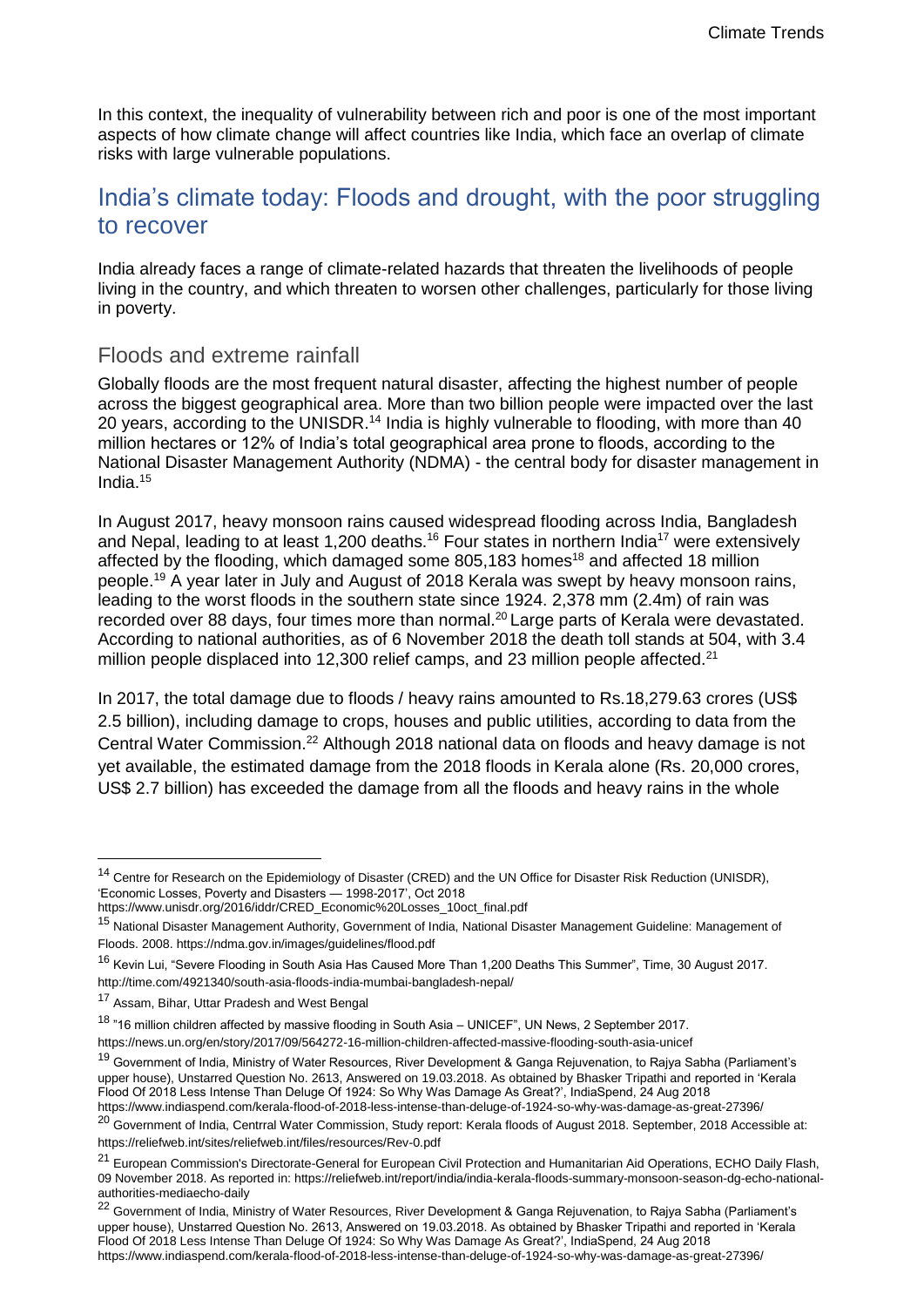### country in 2017.<sup>23</sup>

-

These examples are typical of the damage and disruption flooding can cause. Knock-on effects like lost production or lost income due to business interruption are often greater than direct impacts, especially in communities with low economic resilience.<sup>24</sup> In the 2018 floods in Kerala, an assessment of economic impacts in the state found that for the 4.13 million affected working individuals in the five most affected districts, around 3.3 million workers had their employment placed in jeopardy. The tourism sector's 2019 economic projection was lowered as a result of the widespread devastation. Tourism sector workers are susceptible to indirect damage, as tourist attraction spots are destroved by flooding and tourists avoid visiting impacted areas. <sup>25</sup>

Research by relief agencies into post-flood recovery has found that recovery from the impact of floods depends significantly on how quickly livelihoods are restored,<sup>26</sup> especially for poor people who have little financial buffer and often live a hand-to-mouth existence. Poor people are also disproportionately affected by flooding, as they are more likely to live in hazardous areas or in shelters that are poorer quality and less likely to withstand flood damage.  $27$ 

In rural households, flooding destroys assets like seeds and tools that are difficult to replace. In urban areas, floods can cause large-scale disruption to food supply, leading to immediate shortages and price increases. The urban poor are particularly vulnerable because the highest share of their income goes to paying for food,<sup>28</sup> and may have no choice but to reduce their calorific intake.<sup>29</sup> or adopt risky coping strategies, like traveling to insecure areas for work, gathering food or firewood, taking out loans that they cannot pay back, or engaging in illegal activities like drug trafficking or prostitution.<sup>30</sup> The recovery of local economies can take months if not years, pushing people into deeper cycles of poverty. People living in slums are particularly at risk, as they have very limited coping capacity for dealing with the impacts of climate change, $31$  and slums have minimal facilities.  $32$ 

### Droughts, water shortages and the rural economy

India is heavily dependent on the summer monsoon, which accounts for about 70% of annual rainfall. As climate change alters weather patterns, access to water in India faces an uncertain future.

600 million people in India already face acute water shortage, according to government thinktank Niti Aayog,<sup>33</sup> with 54% of India's groundwater wells in decline, and 21 major cities

 $25$  Economic and industrial impacts of Kerala floods, Care ratings, 21 August.

http://www.niti.gov.in/writereaddata/files/document\_publication/2018-05-18-Water-index-Report\_vS6B.pdf

<sup>&</sup>lt;sup>23</sup> Press Trusts of India, 'Kerala Floods Loss More Than Estimated Rs. 20,000 Crore: Pinarayi Vijayan', NDTV, 28 August 2018. https://www.ndtv.com/kerala-news/kerala-floods-loss-much-more-than-estimated-rs-20-000-crore-pinarayi-vijayan-1907709

<sup>24</sup> Key concept: direct and indirect losses, PreventionWeb. https://www.preventionweb.net/risk/direct-indirect-losses

http://www.careratings.com/upload/NewsFiles/SplAnalysis/Economic%20and%20Industrial%20Impact%20Kerala.pdf

<sup>&</sup>lt;sup>26</sup> ALNAP and Provention Consortium, Flood Disasters: Learning from previous relief and recovery operations, 2008 https://www.sheltercluster.org/sites/default/files/docs/alnap-provention-flood-lessons\_1.pdf

<sup>27</sup> 'ACAP Disaster Summary: Floods', ACAPS, January 2012. Accessible at:

https://www.acaps.org/sites/acaps/files/resources/files/disaster\_summary\_sheet-floods\_january\_2012.pdf

<sup>&</sup>lt;sup>28</sup> David Sanderson, Paul Knox-Clarke, Leah Campbell, Responding to Urban Disasters: Learning from previous relief and recovery operations, 2012. https://reliefweb.int/report/world/responding-urban-disasters-learning-previous-relief-and-recovery-operations-0 <sup>29</sup> 'ACAP Disaster Summary: Floods', ACAPS, January 2012. Accessible at:

https://www.acaps.org/sites/acaps/files/resources/files/disaster\_summary\_sheet-floods\_january\_2012.pdf  $30$  ibid.

<sup>&</sup>lt;sup>31</sup> Rajiv Panday et al, Climate change vulnerability in urban slum communities: Investigating household adaptation and decisionmaking capacity in the Indian Himalaya, Ecological Indicators, Vol 90, July 2018, Pages 379-391. https://www.sciencedirect.com/science/article/pii/S1470160X18301869

<sup>32</sup> T.V. Padma, Slum dwellers in Himalayas especially climate vulnerable, India Climate Dialogue, 26 Nov 2018. https://indiaclimatedialogue.net/2018/11/26/climate-vulnerability-increases-for-upland-slum-dwellers/

<sup>&</sup>lt;sup>33</sup> NITI Aayog, Composite Water Management Index, June 2018.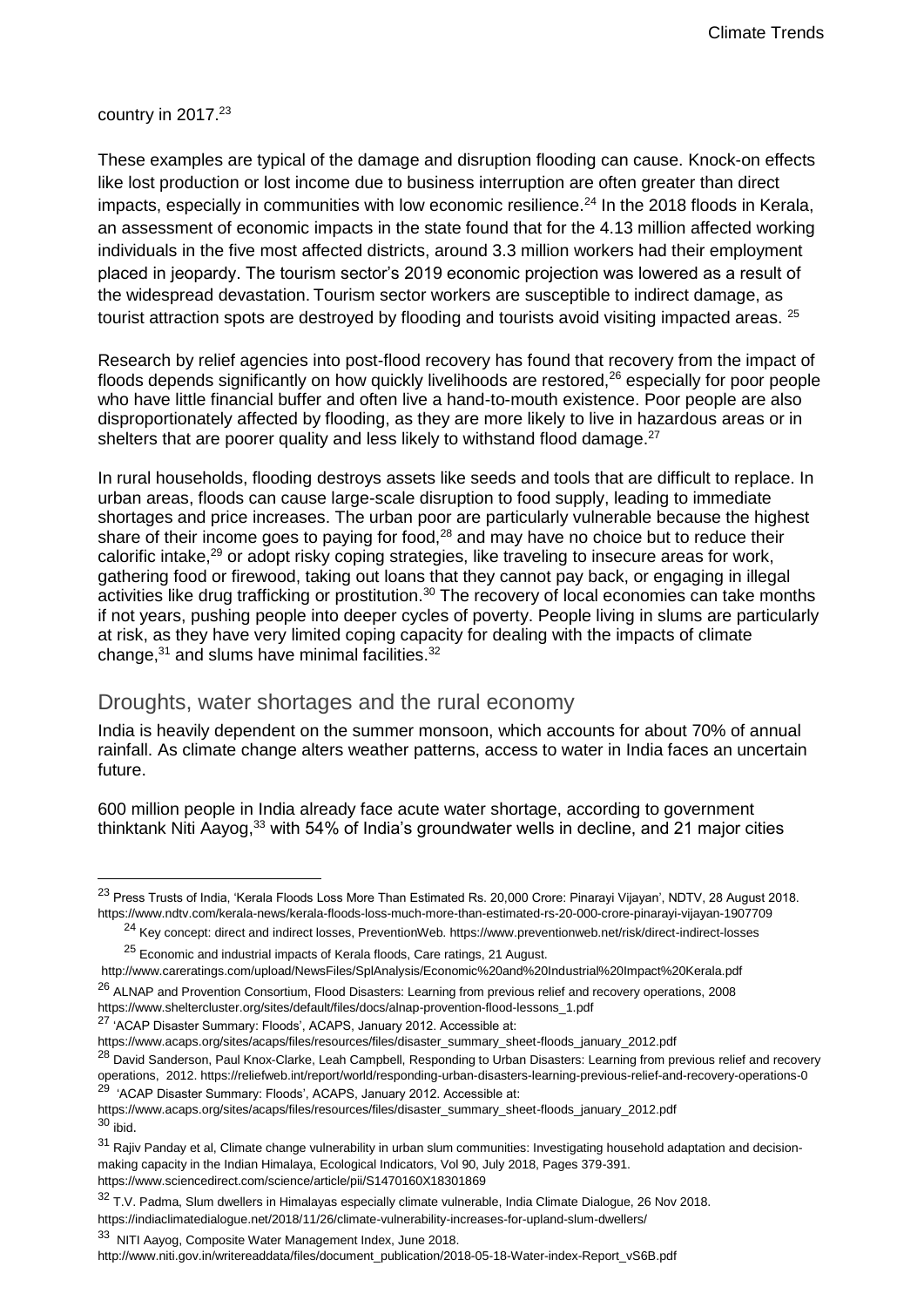expected to run out of groundwater as soon as  $2020$ , affecting 100 million people.<sup>34</sup>

In 2017, due to rainfall deficiency in the monsoon in 2016, 5 states in South India faced water shortages: Karnataka, Kerala, Tamil Nadu, Andhra Pradesh and Telangana. Tamil Nadu, for example, received 62% less rainfall than usual, with the drought described as the worst in 110 years.<sup>35</sup> This year, India's pre-monsoon period saw 11% less rainfall than average.<sup>36</sup> the third consecutive year this has been the case. As well as below-average pre-monsoon rain, India's monsoon has also seen below-average rainfall in five of the last six years, particularly in 2014 and 2015.<sup>37</sup>

Water-fed agriculture is so important to India that any changes in rainfall patterns risk huge knock-on effects. The agriculture sector makes up about 15% of India's \$2 trillion economy, employs more than half of the country's 1.3 billion people, and is particularly vulnerable to drought. Sectors like fertilisers, food processing, automobiles, agricultural machinery and tools and financial services, including insurance, are all affected if the rural economy is damaged.

60% of Indian farmers own 1-2 hectares of land - just enough for survival. Crop loss due to drought or other extreme weather events can force farmers to take loans at exorbitant rates, and a struggling agricultural sector means more farmers default on bank loans, forcing the government to write them off.<sup>38</sup> This has led to tremendous demand for the state to provide a financial safety net. 70% Of India's farm families spend more than they earn, according to an analysis using various government data by IndiaSpend<sup>39</sup>. In Punjab, for example, 88 percent of households are in debt, to the tune of Rs. 2.18 lakh (US\$ 3000) per household, according to one study.<sup>40</sup>

One particularly grim consequence of such precarity is that the stress of heavy financial debt has driven many farmers to take their own lives. More than 12,600 farmers and agricultural laborers killed themselves across India in 2015 alone.<sup>41</sup> Water shortages are frequently cited as a major factor,<sup>42</sup> with the highest numbers of suicides in the drought-hit states of Maharashtra, Telangana and Karnataka.<sup>43</sup> Most of those who took their lives belonged to Dalit and other lower-caste communities that do not own land, and had been unable to repay loans from private lenders.<sup>44</sup>

A controversial 2017 study from the University of California, Berkeley examined links between

-

http://www.mapsofindia.com/my-india/government/what-the-monsoon-holds-for-indian-economy-in-2016-17

<sup>&</sup>lt;sup>34</sup> PTI, '60 cr people face high to extreme water crisis in India', Economic Times, 23 July 2018. https://economictimes.indiatimes.com/news/politics-and-nation/60-cr-people-face-high-to-extreme-water-crisis-in-

india/articleshow/65106504.cms

 $^{35}$  Chetan Chauhan, 'States stare at drought as 59% of India get deficit rainfall, food output at the lowest', Hindustan Times, 13 Sep 2017. https://www.hindustantimes.com/india-news/states-stare-at-drought-as-59-of-india-get-deficit-rainfall-food-output-at-thelowest/story-L754PYi3N6HCoCVQ2lGXHJ.html

<sup>36</sup> All India weekly weather report 10-16 May 2018, Government of India, 2018. Accessible at: http://archive.is/dgU9Q

<sup>37</sup> All India weekly weather report 21-27 Sep 2017, Government of India. 2017. Table "Monsoon Season 2017 - All India % Rainfall Departure for last five years since June 1st to end of Sep" on page 11. Accessible at:

http://agricoop.nic.in/sites/default/files/CWWG%20Data%2029.09.2017.pdf

<sup>&</sup>lt;sup>38</sup> Debu C., What the Monsoon Holds for Indian Economy in 2016-17, My India, 11 June 2016.

<sup>&</sup>lt;sup>39</sup> 70% Of India's Farm Families Spend More Than They Earn–Debt Main Cause of Suicides, IndiaSpend, 27 June 2017. http://archive.indiaspend.com/cover-story/70-of-indias-farm-families-spend-more-than-they-earn-debt-main-cause-of-suicides-26738 <sup>40</sup> Singh, S., Bhopal, S., Singh, R., Magnitude and Determinants of Indebtedness Among Farmers in Punjab, Ind. Jn. of Agri. Econ.

Vol.69, No.2, April-June 2014 https://ageconsearch.umn.edu/bitstream/206379/2/Singh69\_2.pdf

<sup>&</sup>lt;sup>41</sup> Accidental Deaths and Suicides in India 2015, National Crimes Records Bureau (NCRB), 2016. Chapter 2: suicides in farming sector. http://ncrb.gov.in/StatPublications/ADSI/ADSI2015/chapter-2A%20suicides%20in%20farming%20sector.pdf

<sup>&</sup>lt;sup>42</sup> Nita Bhalla, Hit by drought and debt, Indian farmers protest with human skulls and rats, Reuters, 27 Mar 2017. https://www.reuters.com/article/us-india-farmers-suicides-idUSKBN16Y1O8

<sup>43</sup> [Muralidhara Khajane,](https://www.thehindu.com/profile/author/Muralidhara-Khajane-649/) Successive droughts a main reason for frequent bouts of farm suicides, The Hindu, 2 Apr 2017. http://www.thehindu.com/news/national/karnataka/successive-droughts-a-main-reason-for-frequent-bouts-of-farmsuicides/article17763648.ece

<sup>44</sup> Rina Chandran, 'Feature: Heat and drought drive south India's farmers from fields to cities', Reuters, 20 Sep 2017. https://www.reuters.com/article/us-heatwave-india-migration/feature-heat-and-drought-drive-south-indias-farmers-from-fields-tocities-idUSKCN1BV015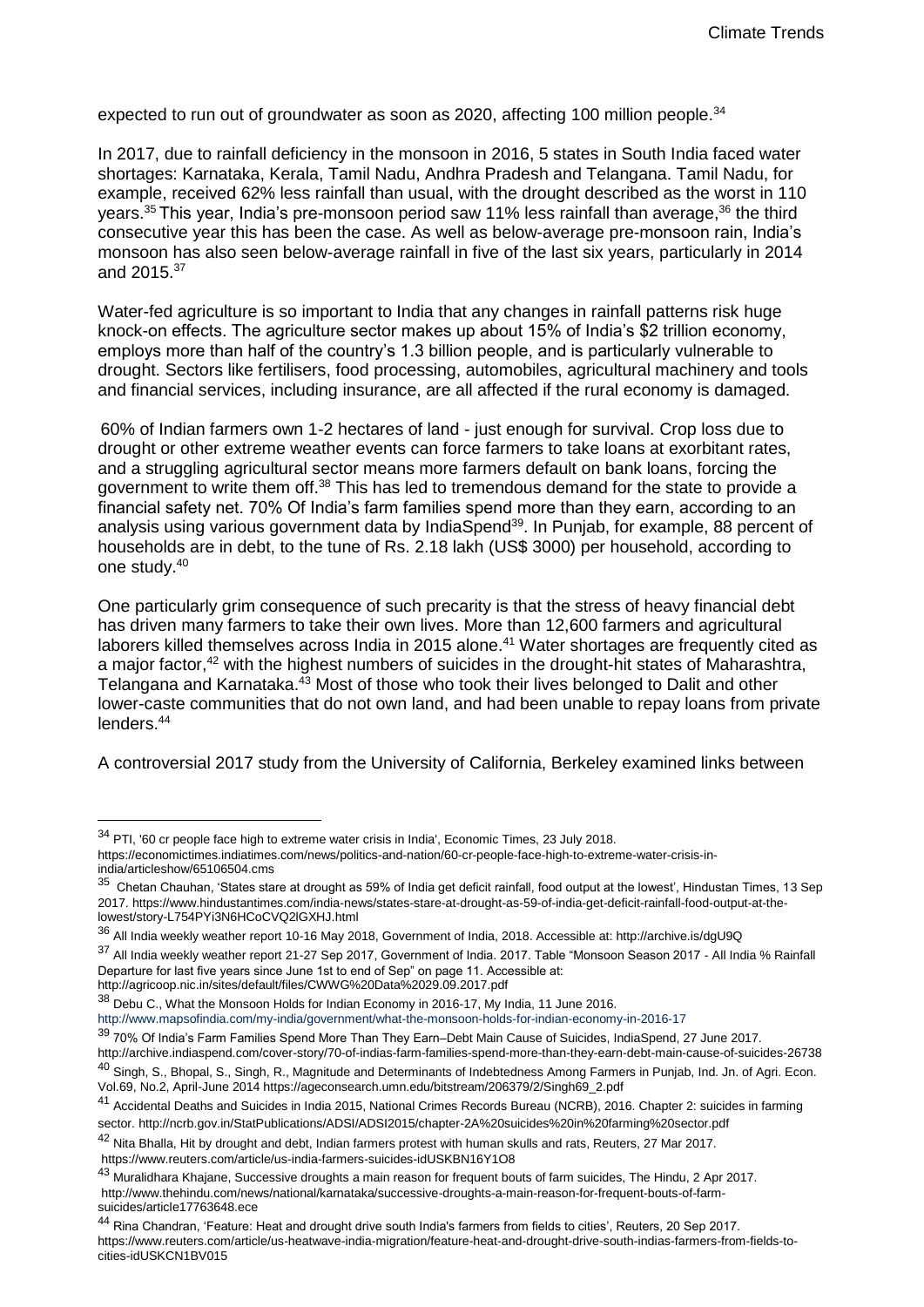climate change and suicides in India.<sup>45</sup> Illustrating the extreme sensitivity of the Indian agricultural industry to spikes in temperature, the study found an increase of just 1°C on an average day during the growing season was associated with 67 more suicides. An increase of 5°C on any one day was associated with an additional 335 deaths. In total, the study estimates that 59,300 agricultural sector suicides over the past 30 years could be attributed to warming. Temperature increases outside the growing season showed no significant impact on suicide rates, suggesting stress on the agriculture industry was the source of the increase in suicides.

Droughts and water shortages across India have a broad and complex impact, which is not limited to agricultural workers. Children exposed to drought before they are born, or soon after, are more likely to be underweight and more likely to die before their first birthday.<sup>46</sup> Across the country, people are abandoning rural areas, sometimes entire villages, to escape water shortages in search of new lives in cities.<sup>47</sup> For example, of Uttarakhand's 16,793 villages, 1,053 have no inhabitants and another 405 have less than 10 residents as per Census 2011. The number of such phantom villages has surged particularly after the earthquake and flash floods of 2013, according to a 2017 report. <sup>48</sup>

Under huge public pressure, state governments have passed farm-debt waivers at enormous cost to the public purse. In FY18, farm debt waivers announced by five states together are likely to increase the combined fiscal deficit of India's states by Rs 1.077 trillion or US\$15 billion  $(0.65\%$  of India's GDP), according to India Ratings. $49$ 

In 2016 the Indian government approved a Rs. 11,054 crore (US\$1.3bn) insurance scheme for farmers. The Pradhan Mantri Fasal Bima Yojana (PMFBY, Prime Minister's Crop Insurance Scheme) offers farmers insurance against crop failures at modest premiums. Demand has been enormous - state insurer New India Assurance (NIA) reported that claims rose around 92% in 2018, and 75% in the previous financial year.<sup>50</sup>

## India's climate future: more intense rainstorms, higher risks of drought

Climate change is likely to cause wet places to get wetter and dry places to get drier.<sup>51</sup> Future rainfall in India is likely to be shaped by two trends – more frequent extreme rainfall events bringing more flooding, coupled with a weakening monsoon circulation and declining total rainfall over the central Indian sub-continent which will increase the likelihood of droughts.<sup>52</sup> For India this will mean more drought and flooding in a country that is already struggling to deal with both.

<sup>45</sup> Carleton, T.A., Crop-damaging temperatures increase suicide rates in India, PNAS 114 (33), August 2017. http://www.pnas.org/content/114/33/8746

<sup>46</sup> [Santosh Kumar,](https://onlinelibrary.wiley.com/action/doSearch?ContribAuthorStored=Kumar%2C+Santosh) [Ramona Molitor](https://onlinelibrary.wiley.com/action/doSearch?ContribAuthorStored=Molitor%2C+Ramona) and Sebastian Vollmer, Drought and earth child health in Rural India, Population and [Development Review, Vol. 42, Iss. 1, p. 53-68.](https://onlinelibrary.wiley.com/action/doSearch?ContribAuthorStored=Vollmer%2C+Sebastian) https://onlinelibrary.wiley.com/doi/full/10.1111/j.1728-4457.2016.00107.x

<sup>47</sup> Neeta Lal. Climate Migrants Lead Mass Migration to India's Cities, Inter Press Service, 26 July 2016.

http://www.ipsnews.net/2016/07/climate-migrants-lead-mass-migration-to-indias-cities/

 $^{48}$  S.K. Singh and U. Panday, A logistics analysis between internal migration and the development: a study of Almora district in Uttarakhand, International Research Journal of Commerce, Arts and Science. 2017. http://www.casirj.com/article\_pdf?id=5702.pdf 49 Anuradha Basumatari, FY18 State Budgets: Continued Capex by State Governments Encouraging, but Farm Loan Waivers

Could Destabilise Finances, India Ratings & Research, 18 Dec 2017.

https://www.indiaratings.co.in/PressRelease?pressReleaseID=30167

<sup>50</sup> [Prasanta Sahu,](https://www.financialexpress.com/author/prasanta-sahu/) Modi government's selloff push: Sale of 10% stakes in GIC, New India Assurance may fetch Rs 10,000 crore, India Express, 4 Nov 2018. https://www.financialexpress.com/economy/government-to-sale-10-stakes-in-general-insurance-newindia-assurance-proceeds-may-cross-rs-10000-crores/1371802/

<sup>&</sup>lt;sup>51</sup> Richard A. Betts et al., 'Changes in climate extremes, fresh water availability and vulnerability to food insecurity projected at 1.5°C and 2°C global warming with a higher-resolution global climate model', Phil. Trans. R. Soc. A, 2018. http://rsta.royalsocietypublishing.org/content/376/2119/20160452

<sup>52</sup> Roxy, M. K. et al. Drying of Indian subcontinent by rapid Indian Ocean warming and a weakening land-sea thermal gradient. Nat. Commun. 6, 7423, 2015. https://www.nature.com/articles/ncomms8423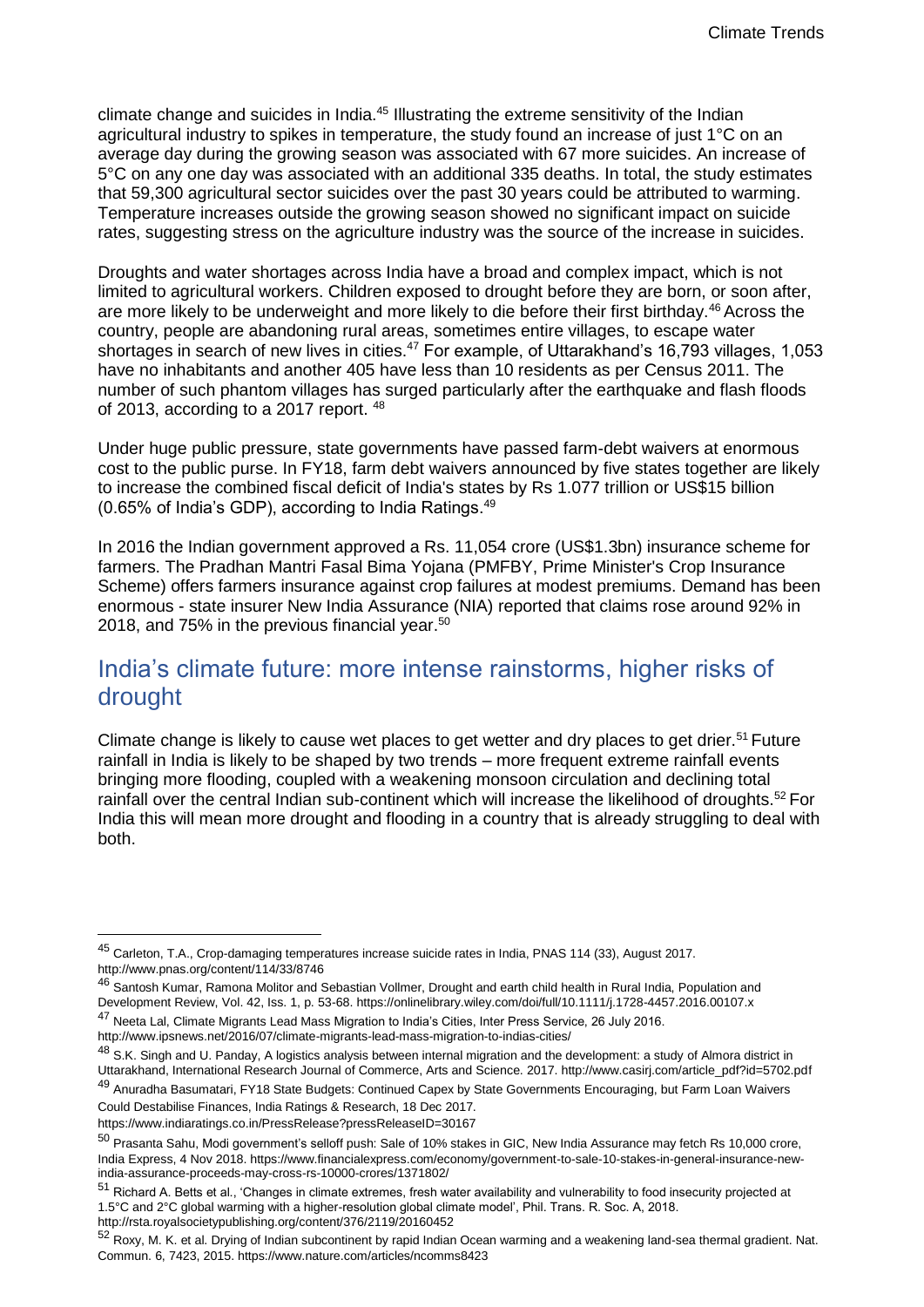### More frequent and intense rainstorms will bring more flooding

Central India has already seen a threefold increase in widespread extreme rain events between 1950 and 2015,<sup>53</sup> and a study of extreme rainfall over a 110-year period (1901-2010) found "significant increasing trends of heavy to extremely heavy rainfall events over most parts of the country". <sup>54</sup> Another study analysed rainstorms over North India which lead to large-scale floods, and found that the frequency of these rainstorms increased 6% per decade between 1901-2009, with the duration of rainstorms increasing by 15 days over the period 1951-2015.<sup>55</sup>

Longer rainstorms will mean floods last longer, affect wider areas, and cause more extensive damage. Responding to these large-scale floods will be more challenging, and the increasing frequency means that regions can be impacted repeatedly or by multiple extreme weather events, meaning less time for recovery between disasters.

### India's sensitivity to shifting rainfall patterns threatens more drought

The decrease in total rainfall seen over this decade is part of long-term changes in where and when rain falls in India, driven by climate change.<sup>56 57</sup> Monsoon rainfall has been decreasing since 1870, with rainfall outside the monsoon increasing slightly, balancing the annual average. Rainfall during the monsoon has also decreased in particular regions, including Kerala and Madhya Pradesh.<sup>58</sup>

Some states have seen big changes in annual rainfall. For example, year-round rainfall in Chhattisgarh has fallen nearly 10%, while it has increased in Coastal Karnataka, Punjab and Haryana. Extreme rainfall is becoming more common in much of the country.<sup>59</sup> The poor monsoons of 2014 and 2015 resulted in severe drought and water shortages in much of the country, including parts of Andhra Pradesh, Karnataka, Maharashtra and Telangana.<sup>60</sup>

Increasingly variable rainfall patterns threaten food security in India, where 56% of the cultivated land and  $40\%$  of food production is rain-fed.<sup>61</sup> By further threatening farmers income, climate change will make these socio-economic problems worse, according to a study published by the Indian Ministry of Finance.<sup>62</sup> Rising temperatures, declining average precipitation, and increase in extreme precipitation events suggest that annual agricultural income could fall 15 to 18 percent on average, and up to 20 to 25 per cent in non-irrigated (rain-fed) areas.

### The geography of climate change and poverty

An in-depth study into the relationship between natural disasters and poverty by the Overseas Development Institute (ODI) has found that droughts and floods are the most potent shocks that causes long term impoverishment.<sup>63</sup> Rural populations are much more vulnerable to

-

58 Vijav Kumar. Sharad K. Jain & Yatveer Singh (2010) Analysis of long-term rainfall trends in India, Hydrological Sciences Journal, 55:4, 484-496, DOI: 10.1080/02626667.2010.481373 Table 4

<sup>53</sup> Roxy M. K., S. Ghosh, A. Pathak, R. Athulya, M. Mujumdar, R. Murtugudde, P. Terray and M. Rajeevan, A threefold rise in widespread extreme rain events over central India. Nature Communications, 8, 1, 708, 2017. http://www.rocksea.org/bin/research/roxy\_monsoon\_extreme\_rainfall\_nature\_2017.pdf

<sup>54</sup> Guhathakurta, Pulak & Pai, D & Rajeevan, M. (2017). Variability and Trends of Extreme Rainfall and Rainstorms. 37-49. 10.1007/978-981-10-2531-0\_3.

<sup>55</sup> Ibid.

<sup>56</sup> GUHATHAKURTA, P., SREEJITH, O.P. & MENON, P.A. J Earth Syst Sci (2011) 120: 359. https://doi.org/10.1007/s12040-011- 0082-5

<sup>57</sup> Auffhammer, M., Ramanathan, V. & Vincent, J.R. Climatic Change (2012) 111: 411. https://doi.org/10.1007/s10584-011-0208-4

<sup>59</sup> GUHATHAKURTA, P., SREEJITH, O.P. & MENON, P.A. J Earth Syst Sci (2011) 120: 359. https://doi.org/10.1007/s12040-011- 0082-5

<sup>60</sup> Debu C., What the Monsoon Holds for Indian Economy in 2016-17, My India, 11 June 2016.

http://www.mapsofindia.com/my-india/government/what-the-monsoon-holds-for-indian-economy-in-2016-17

 $61$  Suresh, A., Raju, S.S., Chauhan, S., Chaudhary, K.R., Rainfed agriculture in India: an analysis of performance and implications, Indian Journal of Agricultural Science 84 (11), 2014.

https://www.researchgate.net/publication/276279383\_Rainfed\_agriculture\_in\_India\_An\_analysis\_of\_performance\_and\_implications <sup>62</sup> Ministry of Finance, Economic Survey 2017-2018. http://mofapp.nic.in:8080/economicsurvey/

<sup>63</sup> Andrew Shepherd, et al, The Geography of Poverty, Disasters and Climate Extremes in 2030, ODI, 2013.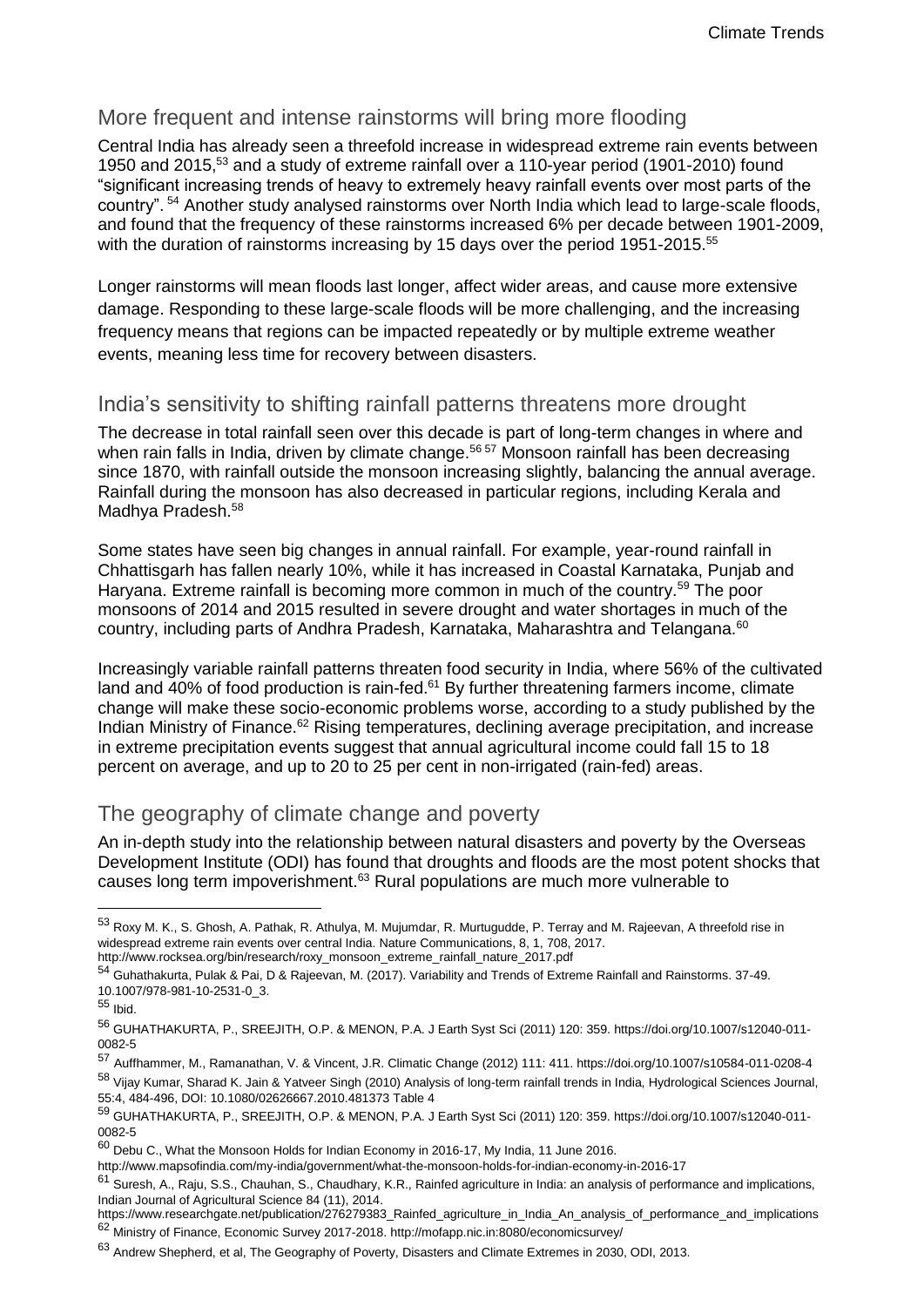impoverishment than urban populations. The risk of impoverishment is connected to factors that help people to cope and rebuild, such as access to market, capital, and insurance, that are scarce in rural areas.<sup>64</sup>

Exposure to extreme weather risks is also unevenly distributed between states. Some face heightened risks from multiple climate disasters, particularly Assam, Madhya Pradesh, Odisha, Uttar Pradesh and West Bengal.<sup>65</sup> If a state is hit by multiple extreme weather events, it can weaken the local economy and reduce its competitiveness compared with other states. As farmers leave their land, and businesses move to other states, the risk of impoverishment within the state will further increase.

The ODI study finds that India is highly exposed to natural disaster risks - with both high exposure to drought, heat and flood, and also high vulnerability to poverty. In the numerous models ODI use to look at future poverty rates, they found that all projections agree: without intervention, India will be a main location of extreme poverty (US\$1.25 or Rs. 88 per day) in 2030, along with sub-Sahara Africa.<sup>66</sup>

The Intergovernmental Panel on Climate Change has found that limiting global warming to 1.5°C, compared with 2°C, could reduce the number of people exposed to climate-related risks and susceptible to poverty by up to several hundred million by 2050.<sup>67</sup>

## **Conclusion**

The economic and social consequences of recent droughts and flooding in India are enormous, and both the frequency and intensity of these kinds of extreme weather events are projected to rise. Further rise in global temperatures will disproportionately affect disadvantaged and vulnerable people through food insecurity, higher food prices, income losses, lost livelihood opportunities, adverse health impacts, and population displacements. India has a large vulnerable population that may find itself particularly hard hit.

Prime Minister Narendra Modi's vision of "doubling farmers income by 2022" will be hard to deliver in a climate stricken world. Limiting climate change by cutting emissions will bring enormous benefits for India - minimising further economic damage from climate change means less hunger, healthier people, less air pollution, more economic growth, more jobs and reduced inequality,<sup>68</sup> <sup>69</sup> and for a country with such overlapping vulnerabilities, climate mitigation and poverty eradication will need to go hand in hand.

https://www.odi.org/sites/odi.org.uk/files/odi-assets/publications-opinion-files/8633.pdf

<sup>64</sup> Ibid., p. viii.

 $65$  Ibid., p. x.

<sup>66</sup> Ibid., p. 11.

<sup>67</sup> Intergovernmental Panel on Climate Change (IPCC), Global Warming of 1.5°C: Summary for Policymakers, 2018. p. 11.

<sup>68</sup> Pursuing the 1.5°C limit: Benefits and opportunities, International Climate Initiative. 2017.

 $69$  Multiple benefits from climate change mitigation: Assessing the evidence, Grantham Resarch Institute on Climate and Environment, London School of Economics, 2017.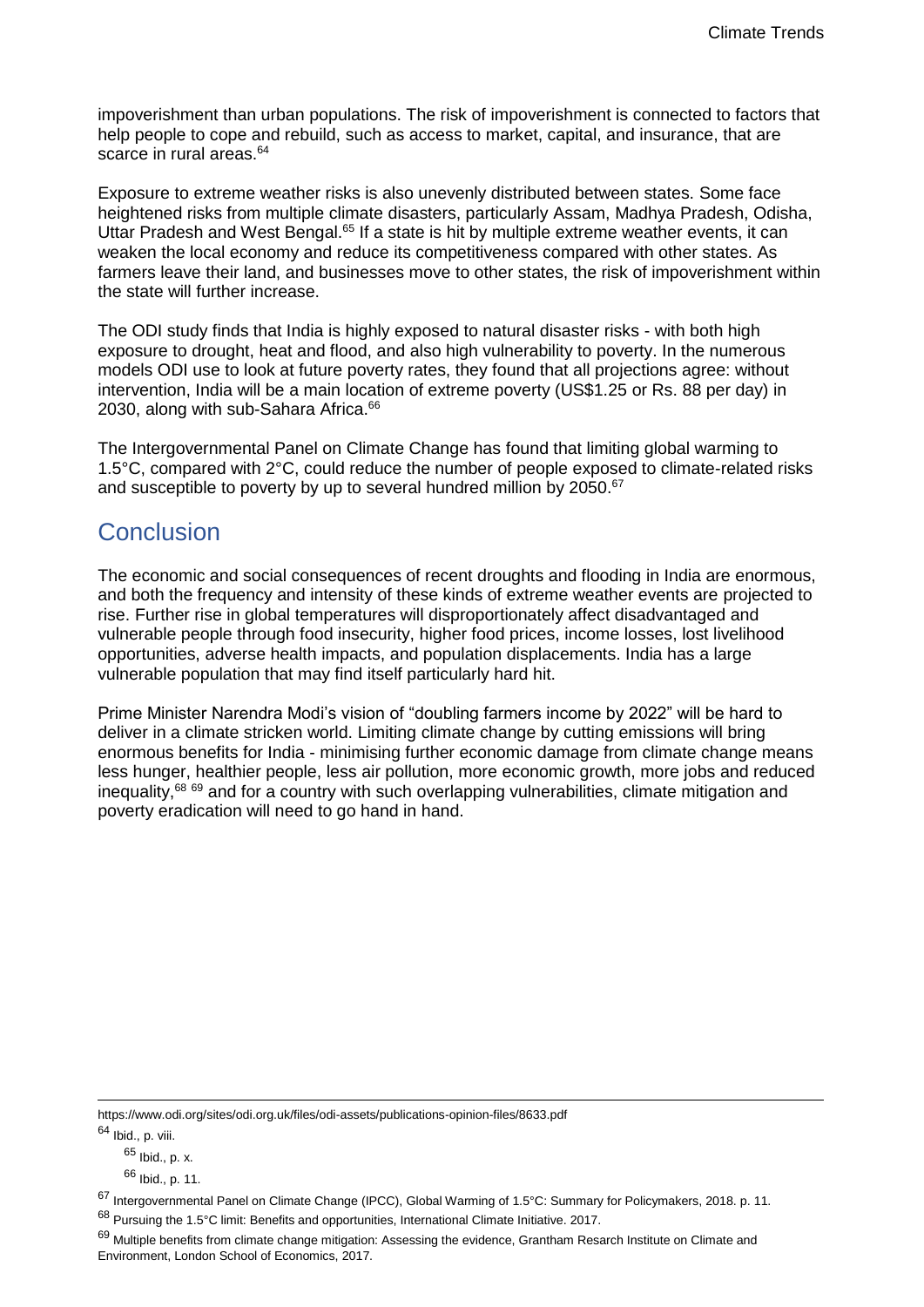## ANNEX:

Major extreme weather events in India in 2017-2018

### **Floods and extreme rainfalls**

**Case study: Floods in Northern India: Bihar, Assam, Uttar Pradesh, West Bengal in 2017** Date: August 2017

Total deaths: over 700 Total affected: 18 million

Heavy monsoon rains in June to August 2017 caused widespread flooding across India, Bangladesh and Nepal and caused at least 1,200 deaths in summer 2017.<sup>70</sup> Four states in northern India<sup>71</sup> have been extensively affected by the flooding. Some 805,183 houses were either partially or fully damaged as well 15,455 schools, which meant children couldn't go to school.<sup>72</sup>

In Bihar, flooding affected 21 districts with over 17 million residents. Araria, the district of Jogbani, was the worst affected. At least 514 people died from the floods and landslides in the state in August. Although deaths due to flooding have been recorded in Bihar every year since government started releasing data in 1979, this flooding has been described as the worst to affect the state since 2008.<sup>73</sup> 7,000 villages were affected, forcing 400,000 people to seek refuge across 1,358 relief camps.<sup>74</sup> Bihar's state government estimated that crop damages to be Rs 1,093 crore, and sought Rs 10,000 crore from the central government to cover the damages in flood hit areas.<sup>75</sup>

In Uttar Pradesh, the flood caused the death of 104 people, with over 280,000 people affected in 24 districts.<sup>76</sup> In West Bengal, 152 people died in the floods and 400,000 people displaced and housed in 800 relief camps.<sup>77</sup> Chief minister Mamata Banerjee said that the state has incurred an estimated total loss of Rs 14,000 crore because of the floods. Around 4.23 lakh hectare of agricultural land in southern districts and nearly 3 lakh hectare in northern ones were affected. The estimated loss to the agriculture sector is more than Rs 6,500 crore.

Overall, in 2017 India was hit by a series of floods. Floods were recorded in June at the start of the monsoon season in Nagaland, Assam and Jharkhand, and across India in July (Assam, Manipur, Arunachal Pradesh, Gujarat, Bihar, Uttarkand, Uttar Pradesh and Orissa states), finally leading to widespread flooding in Bihar, Uttar Pradesh and West Bengal in August.<sup>78</sup> Records showed 2017's monsoon floods were the worst since 2007, with 41 million people affected.<sup>79</sup>

### **Case study: Kerala flood of 2018**

 $^{70}$  Kevin Lui, "Severe Flooding in South Asia Has Caused More Than 1,200 Deaths This Summer", Time, 30 August 2017. http://time.com/4921340/south-asia-floods-india-mumbai-bangladesh-nepal/

<sup>71</sup> Assam, Bihar, Uttar Pradesh and West Bengal

<sup>72</sup> "16 million children affected by massive flooding in South Asia – UNICEF", UN News, 2 September 2017.

https://news.un.org/en/story/2017/09/564272-16-million-children-affected-massive-flooding-south-asia-unicef

<sup>&</sup>lt;sup>73</sup> Aman Sethi, 'Bihar's scary new flood', Hindustan Times, 18 September 2017. https://www.hindustantimes.com/interactives/biharfloods-2017/

<sup>74</sup> Saif Khalid, 'India's Bihar state reels under unprecedented flooding', Al Jazeera, 21 Aug 2017.

https://www.aljazeera.com/news/2017/08/india-bihar-state-reels-unprecedented-flooding-170820174216830.html

<sup>&</sup>lt;sup>75</sup> Anirban Guha Roy, 'Flood hit Bihar farmers to be compensated for crop damage within a month', Hindustan Times, 13 Sep 2017. https://www.hindustantimes.com/patna/flood-hit-bihar-farmers-to-be-compensated-for-crop-damage-within-a-month/storyzKhmeaFHAIqmpPhGKZyrgL.html

<sup>&</sup>lt;sup>76</sup> Press Trust of India, 'Uttar Pradesh floods: Four more die as death toll rises to 108; over 28 lakh still affected', First Post, 1 Sep 2017. https://www.firstpost.com/india/uttar-pradesh-floods-four-more-die-as-death-toll-rises-to-108-over-28-lakh-still-affected-3998307.html

<sup>&</sup>lt;sup>77</sup> Press Trust of India. 'West Bengal estimates loss of Rs14,000 crore due to floods, situation improves', Livemint, 27 August 2018. https://www.livemint.com/Politics/NNnJpJt2zGCnmKWuX7XW1M/West-Bengal-estimates-loss-of-Rs14000-crore-due-to-floods.html

<sup>&</sup>lt;sup>78</sup> Situation Report Series on India: Floods and Landslides 2017, Relief Web https://reliefweb.int/disaster/fl-2017-000064-ind

<sup>&</sup>lt;sup>79</sup> Subodh Varma, 'This year's floods worst in a decade', Times of India, 6 Sep 2017 https://timesofindia.indiatimes.com/india/thisyears-floods-worst-in-a-decade/articleshow/60384123.cms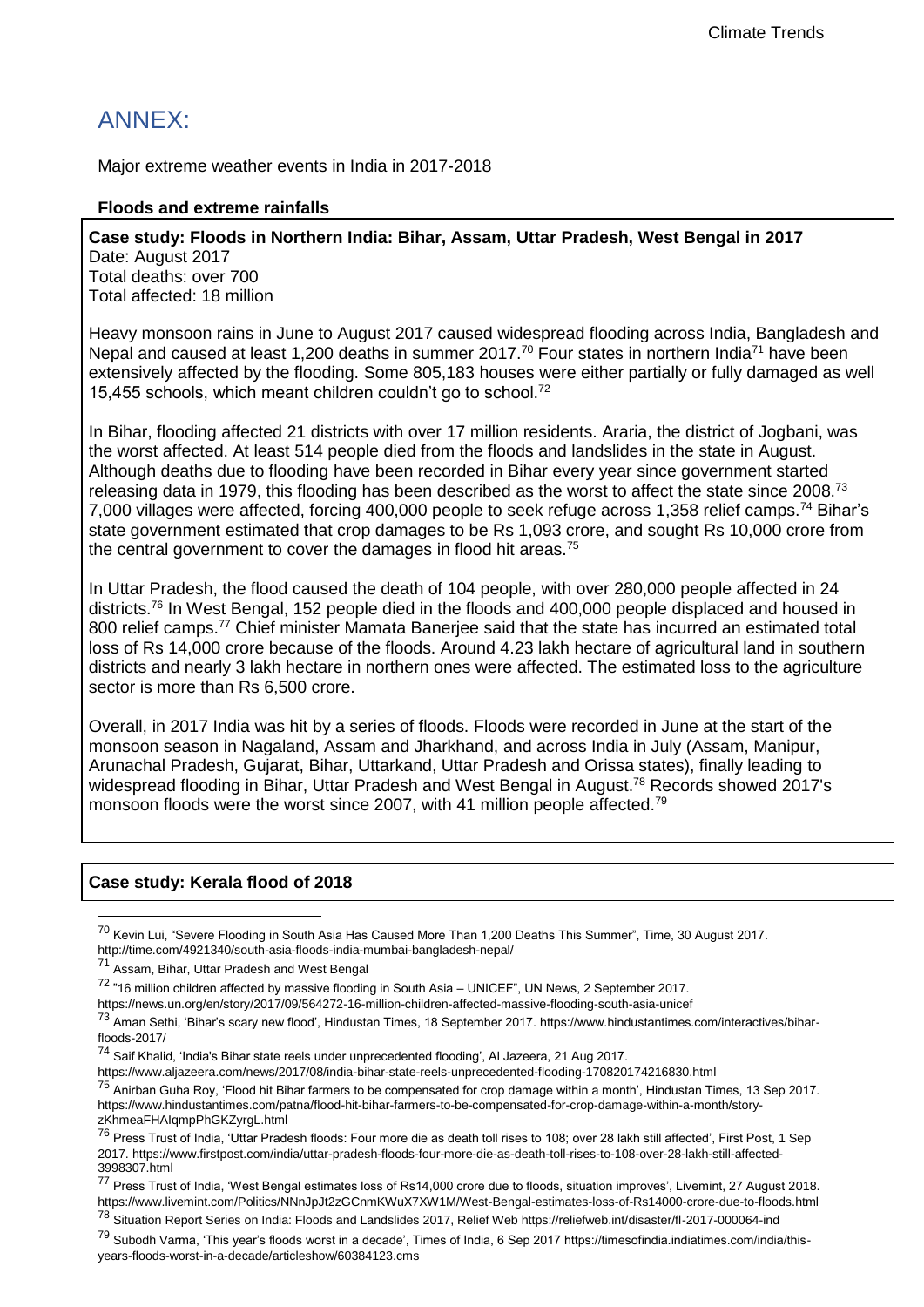Date: 7-20 August 2018 Death toll: 504 Total affected: 23 million Economic impact: Rs 20,000 crore

The Southern state of Kerala was swept by the heavy monsoon rain in July and August 2018, leading to the worst floods in the state since 1924. 2,378 mm of rain was recorded over 88 days, four times more than normal<sup>80</sup>. Rainfall first peaked on July 20 and again reached abnormally high levels between August 8 and 16, according to analysis of satellite data by the NASA Earth Observatory. In the first 20 days of August, the region experienced 164 percent more rain than normal.<sup>81</sup>

On the ground, the devastation was widespread as large parts of Kerela was flooded from 8 to 20 August. Red alerts were issued in all 14 districts by the India Meteorological Department (IMD)<sup>82</sup>, and 33 out of 39 dams in the state were opened as the water reached dangerously high levels<sup>83</sup>. In the worst impacted districts, landslides were recorded in the northern districts of Malappuram and Wayanad, and the central district of Idukki. In addition to the army and navy, civilians also joined in the rescue efforts, some 600 fishermen boats came inland to help rescue stranded villagers. $84$  Many parts of the state were without power, drinking water for days.

According to the national authorities, as of 6 November 2018, the death toll stands at 504, 3.4 million people were displaced in 12,300 relief camps and 23 million people were affected.<sup>85</sup>

Total damage due to the devastating floods reached Rs. 20,000 crore (USD 2.7 billion), Chief Minister Pinarayi Vijayan said at the end of August.<sup>86</sup>

Agricultural crop loss was estimated to be Rs 1,345 crore and the loss of animals was estimated to be Rs 110.57 crore, according to Kerala Agriculture Minister V S Sunil Kumar.<sup>87</sup> The flood submerged 45,000 hectares of farmland, including 20,000 hectares of rice paddy out of a total of 57,000 in the state<sup>88</sup>. With just over half of the population (52.3%) in Kerala live in rural areas and depend on rural livelihoods.<sup>89</sup> the loss of the Kharif crop has impacted on the livelihoods of millions. Dairy farmers were affected too, after the flood the daily milk procurement in the state decreased by 2-2.5 lakh litres a day, out of around 13 lakh litres per day, Kerala Cooperative Milk Federation said at the end of August.<sup>90</sup> The timber industry also suffered heavy loss, with an initial assessment reportedly showing 50 plywood companies suffered a loss of nearly Rs 80 crore.<sup>91</sup>

<sup>80</sup> Government of India. Centrral Water Commission, Study report: Kerala floods of August 2018. September, 2018 Accessible at: https://reliefweb.int/sites/reliefweb.int/files/resources/Rev-0.pdf

<sup>81</sup> Kasha Patel and Joshua Stevens, 'A Flood for the Century in India - Image of the day for August 22, 2018', NASA Earth Observatory. https://earthobservatory.nasa.gov/images/92638/a-flood-for-the-century-in-india

<sup>82</sup> 'IMD sounds red alert for entire Kerala', Onmanorama, 16 August, 2018.

https://english.manoramaonline.com/news/kerala/2018/08/15/heavy-rainfall-kerala-imd-forecast.html

<sup>83</sup> Anonna Dutt, 'Early release of dam water could have reduced Kerala flood damages, say experts', Hindustan Times, 21 August 2018. https://www.hindustantimes.com/india-news/early-release-of-dam-water-could-have-reduced-kerala-flood-damages-sayexperts/story-iknyHxWN1l51nuXPFAUSBJ.html

<sup>84</sup> Adam Withnall, 'Kerala floods: More than 1m evacuated as fleet of civilian fishing boats race to rescue and death toll rises', The Independent, 20 August 2018.

<sup>85</sup> Adam Withnall, 'Kerala floods: More than 1m evacuated as fleet of civilian fishing boats race to rescue and death toll rises', The Independent, 20 August 2018. https://www.independent.co.uk/news/world/asia/kerala-floods-latest-evacuate-fishing-boats-rescuedeaths-a8499141.html

<sup>86</sup> Press Trusts of India, 'Kerala Floods Loss More Than Estimated Rs. 20,000 Crore: Pinarayi Vijayan', NDTV, 28 August 2018. https://www.ndtv.com/kerala-news/kerala-floods-loss-much-more-than-estimated-rs-20-000-crore-pinarayi-vijayan-1907709

<sup>87</sup> Shaju Philip, "Kerala floods: Standing crops destroyed, state's food production to take a hit", Indian Express, 24 August 2018. https://indianexpress.com/article/india/kerala-floods-standing-crops-destroyed-states-food-production-to-take-a-hit-5321983/

<sup>88</sup> Press Trusts of India, 'Kerala floods damage 45,000 ha of farm fields; Paddy, banana, spices among worst hit', Hindustan Times, 27 August 2018. https://www.hindustantimes.com/india-news/kerala-floods-damage-45-000-ha-of-farm-fields-paddy-banana-spicesamong-worst-hit/story-bF0Iully9ppN6vWnuDcGHL.html

<sup>89</sup> Census 2011. https://www.census2011.co.in/census/state/kerala.html

 $90$  Shaiu Philip, "Kerala floods: Standing crops destroyed, state's food production to take a hit", Indian Express, 24 August 2018. https://indianexpress.com/article/india/kerala-floods-standing-crops-destroyed-states-food-production-to-take-a-hit-5321983/

<sup>91 &</sup>quot;Kerala floods hit 45,000 hectares of farmland; paddy, banana badly affected", The Week, 27 August 2018. https://www.theweek.in/news/biz-tech/2018/08/27/kerala-floods-45k-hectares-farmland-paddy-banana.html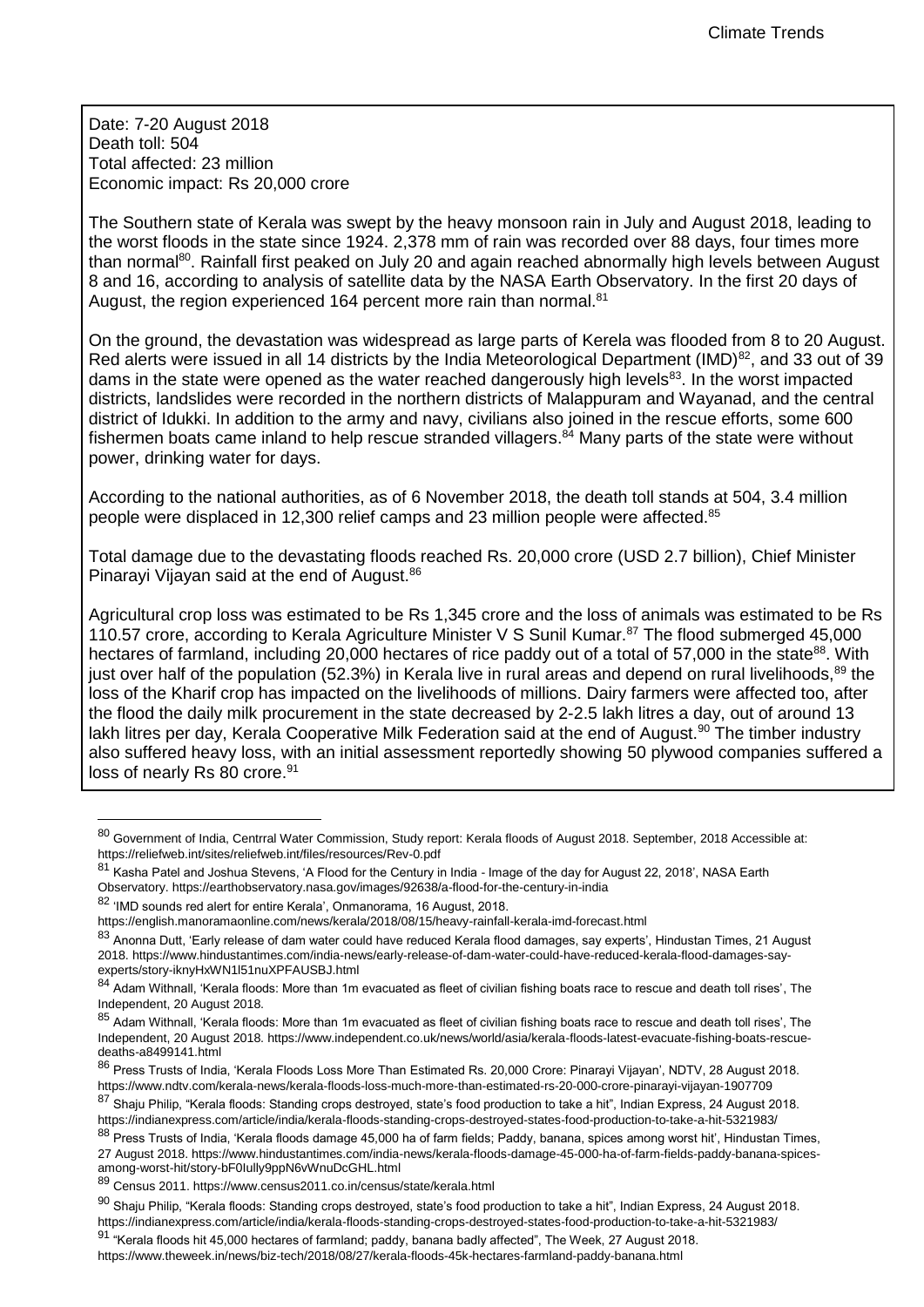Destruction of properties and infrastructure was also extensive. Authorities said the floods had completely destroyed 10,000 houses, and 110,000 houses were partially damaged, leaving 220,000 people are left homeless.<sup>92</sup> 83,000km of roads, including 16,000km of major arteries were also damaged by the floods and the landslides, posing further challenge to food and aid distribution, as well as transportation of materials for the reconstruction efforts.<sup>93</sup>

Care ratings carried out an assessment on Kerala flood's economic impacts and found that for the 4.13 million affected working individuals in the five most affected districts, around 3.3 million workers would have their employment in jeopardy. Tourism sector's projection in 2019 has been lowered as a result of the widespread devastation. The state's real GDP growth rate (discounting for inflation) could be affected by up to 1%, depending on the rehabilitation and construction time especially for the tourism sector. For the Agricultural output the growth will likely be negative.<sup>94</sup>

#### **Droughts**

#### **Case study: Droughts in 2017**

#### **Early 2017**

Due to rainfall deficiency in the monsoon in 2016, 5 states in South India faced water shortages in early 2017: Karnataka, Kerala, Tamil Nadu, Andhra Pradesh and Telangana.

**Tamil Nadu** received 62% less rainfall and the drought was described as the worst in 110 years.<sup>95</sup> The Tamil Nadu government declared a state-wide drought on 10 January, 2017.<sup>96</sup> The drought affected 21 of 32 districts in Tamil Nadu.<sup>97</sup> 144 farmers ended their lives between October and December 2016, prompting the National Human Rights Council (NHRC) to issue a notice to the State Government asking for a report within six weeks explaining the steps taken or to be taken by the State Government.<sup>98</sup> The government soon announced a host of relief measures to support farmers, including waiving the land tax for the year, exemptions to farmers from paying Cooperative Bank loans, seeking support from center for relief funds, set at Rs 5,465 per acre for paddy and Rs 7,287 for long term crops. Had the farmer suffered 100% crop loss, the relief fund would be between Rs 21,500 to Rs 26,000.<sup>99</sup>

However, despite the relief measures, at least another 200 farmers in Tamil Nadu died or killed themselves between December 2016 and June 2017 because of distress related to the drought, according to state data reported in the media.<sup>100</sup> Most of those who took their lives belonged to Dalit and other lower-caste communities that do not own land, and had been unable to repay loans from private lenders.<sup>101</sup>

<sup>92</sup> Sphere India, Kerala Floods 2018 Joint Detailed Needs Assessment Report, September 2018. Accessible at: https://reliefweb.int/report/india/kerala-floods-2018-joint-detailed-needs-assessment-report

<sup>93</sup> Amy Kazmin and Simon Mundy, 'Damage wreaked by Kerala floods to cost \$2.7bn', Financial Times, 19 August 2018. https://www.ft.com/content/4e3a74da-a36d-11e8-8ecf-a7ae1beff35b

<sup>94</sup> Economic and industrial impacts of Kerala floods, Care ratings, 21 August.

http://www.careratings.com/upload/NewsFiles/SplAnalysis/Economic%20and%20Industrial%20Impact%20Kerala.pdf

<sup>&</sup>lt;sup>95</sup> Chetan Chauhan, 'States stare at drought as 59% of India get deficit rainfall, food output at the lowest', Hindustan Times, 13 Sep 2017. https://www.hindustantimes.com/india-news/states-stare-at-drought-as-59-of-india-get-deficit-rainfall-food-output-at-thelowest/story-L754PYi3N6HCoCVQ2lGXHJ.html

<sup>96</sup> Abhishek Waghmare, 'Tamil Nadu declares drought as 144 farmers die amid worst North East monsoon in 140 years', IndiaSpend, 10 Jan 2017. As carried in First Post: https://www.firstpost.com/india/tamil-nadu-declares-drought-as-144-farmers-dieamid-worst-north-east-monsoon-in-140-years-3197616.html

<sup>97</sup> Ibid.

<sup>98</sup> Dharani Thangavelu, 'NHRC notice to Tamil Nadu on growing number of farmer deaths, LiveMint, 6 Jan 2017. https://www.livemint.com/Politics/cnNqUn2yPyyD0eK2W2rcZI/NHRC-notice-to-Tamil-Nadu-on-growing-number-of-farmerdeaths.html

<sup>99</sup> Pramod Madhav, 'CM O Panneerselvam declares entire Tamil Nadu drought hit, announces various schemes', India Today, 10 Jan 2017. https://www.indiatoday.in/india/story/o-panneerselvam-tamil-nadu-drought-hit-schemes-water-cauvery-water-954220- 2017-01-10

<sup>&</sup>lt;sup>100</sup> Rina Chandran, 'Feature: Heat and drought drive south India's farmers from fields to cities', Reuters, 20 Sep 2017. https://www.reuters.com/article/us-heatwave-india-migration/feature-heat-and-drought-drive-south-indias-farmers-from-fields-tocities-idUSKCN1BV015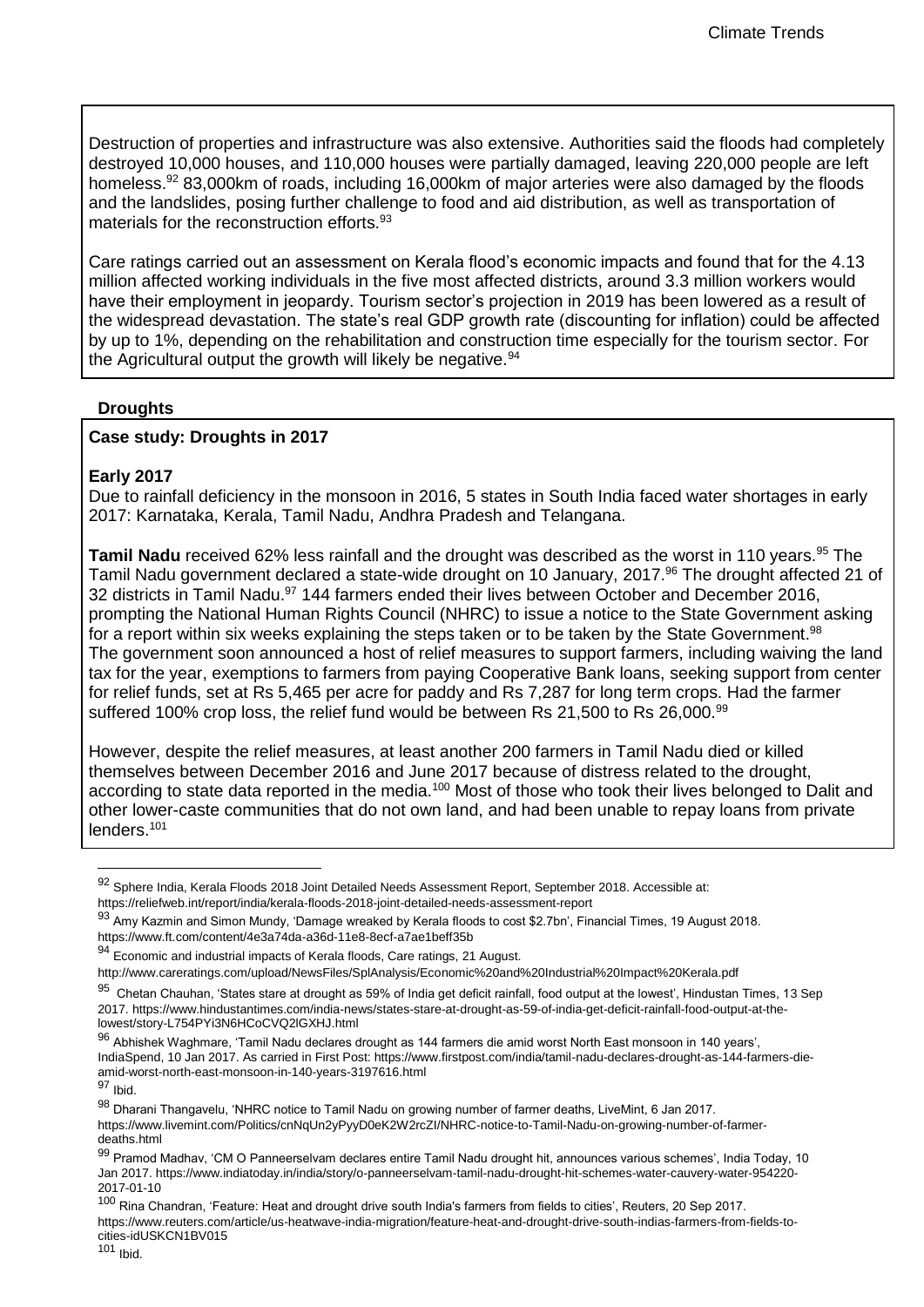A large number of farmers also reportedly left the land to find work in cities,<sup>102</sup> leaving a third of the fields in the state not sown as at January  $2017$ .<sup>103</sup>

In **Kerala**, with the 2016 South West monsoon was deficient by 33.7% (July to September) and the North East monsoon short by 61% (October to December), the drought was described as the worst in 115 years.

In October 2016, **Andhra Pradesh** announced that 245 of its districts were drought-hit due to a deficiency of 4 percent rainfall.<sup>104</sup>

#### **Late 2017**

Overall, the summer monsoon of 2017 recorded a rainfall deficiency of 6%, but it was really unevenly distributed. 59% of India recorded significantly less rainfall<sup>105</sup> while other parts including Bihar and the West Bengal received heavy to extremely rainfalls.

**Haryana, Punjab, Uttar Pradesh** and **Madhya Pradesh** received up to 36% less rainfall than the longterm average rainfall.

### **Case study: Drought in 2018**

India's pre-monsoon season, from March to May, has seen 11% less rainfall this year than the average.<sup>106</sup> This is the third consecutive year in which pre-monsoon rain has been below average. As well as below-average pre-monsoon rain, India's monsoon has also seen below-average rainfall in five of the last six years, particularly in 2014 and 2015.

Major reservoirs were on average 10% below normal capacity across the country, some states and local areas are facing droughts and other particularly acute water shortages in May 2018.<sup>107</sup>

In **Gujarat**<sup>108</sup>, major reservoirs began running dry in early 2018. The Narmada river, the main source of water in the state, was at its lowest level for 13 years, despite heavy rainfall last year. The government announced that water could not be used for irrigation.<sup>109</sup> Across the state, reservoir water levels were 40% below normal in May 2018.

In **Himachal Pradesh** water storage is 56% below normal, following poor rainfall<sup>110</sup> throughout the first months of 2018.<sup>111</sup> The government is introducing measures to address shortages of drinking water.<sup>112</sup>

 $102$  Ibid.

<sup>&</sup>lt;sup>103</sup> Abhishek Waghmare, 'Tamil Nadu declares drought as 144 farmers die amid worst North East monsoon in 140 years', IndiaSpend, 10 Jan 2017. As carried in First Post: https://www.firstpost.com/india/tamil-nadu-declares-drought-as-144-farmers-dieamid-worst-north-east-monsoon-in-140-years-3197616.html

<sup>104</sup> Imran Qureshi, 'South India's Drought Part 1: Five states face severe water crisis made worse by the onset of summer', First Post, 2 May 2017. https://www.firstpost.com/india/south-indias-drought-part-1-five-states-face-a-severe-water-crisis-made-worse-bythe-onset-of-summer-3394636.html

<sup>105</sup> Chetan Chauhan, 'States stare at drought as 59% of India get deficit rainfall, food output at the lowest', Hindustan Times, 13 Sep 2017. https://www.hindustantimes.com/india-news/states-stare-at-drought-as-59-of-india-get-deficit-rainfall-food-output-at-thelowest/story-L754PYi3N6HCoCVQ2lGXHJ.html

<sup>106</sup> <http://archive.is/dgU9Q>

<sup>107</sup> Central Water Commission, 'Brief note on live storage status of 91 reservoirs', 17 May 2018. Accessible at: http://202.159.215.252:83/DocumentUploadRoot/DocumentId\_24320/17.05.2018.pdf

<sup>108</sup> https://timesofindia.indiatimes.com/city/ahmedabad/gujarat-facing-severe-water-crisis/articleshow/63230418.cms

<sup>109</sup> <http://www.thehindu.com/news/national/other-states/summer-of-discontent-water-crisis-looms-in-gujarat/article23357979.ece>

<sup>110</sup> [https://timesofindia.indiatimes.com/city/chandigarh/himachal-cm-calls-meeting-to-discuss-looming-water-](https://timesofindia.indiatimes.com/city/chandigarh/himachal-cm-calls-meeting-to-discuss-looming-water-crisis/articleshow/62610650.cms)

[crisis/articleshow/62610650.cms](https://timesofindia.indiatimes.com/city/chandigarh/himachal-cm-calls-meeting-to-discuss-looming-water-crisis/articleshow/62610650.cms)

<sup>111</sup> <http://archive.is/dgU9Q>

<sup>112</sup> [https://timesofindia.indiatimes.com/city/shimla/meet-held-to-form-strategy-against-drought-in-lower](https://timesofindia.indiatimes.com/city/shimla/meet-held-to-form-strategy-against-drought-in-lower-himachal/articleshow/63873570.cms)[himachal/articleshow/63873570.cms](https://timesofindia.indiatimes.com/city/shimla/meet-held-to-form-strategy-against-drought-in-lower-himachal/articleshow/63873570.cms)